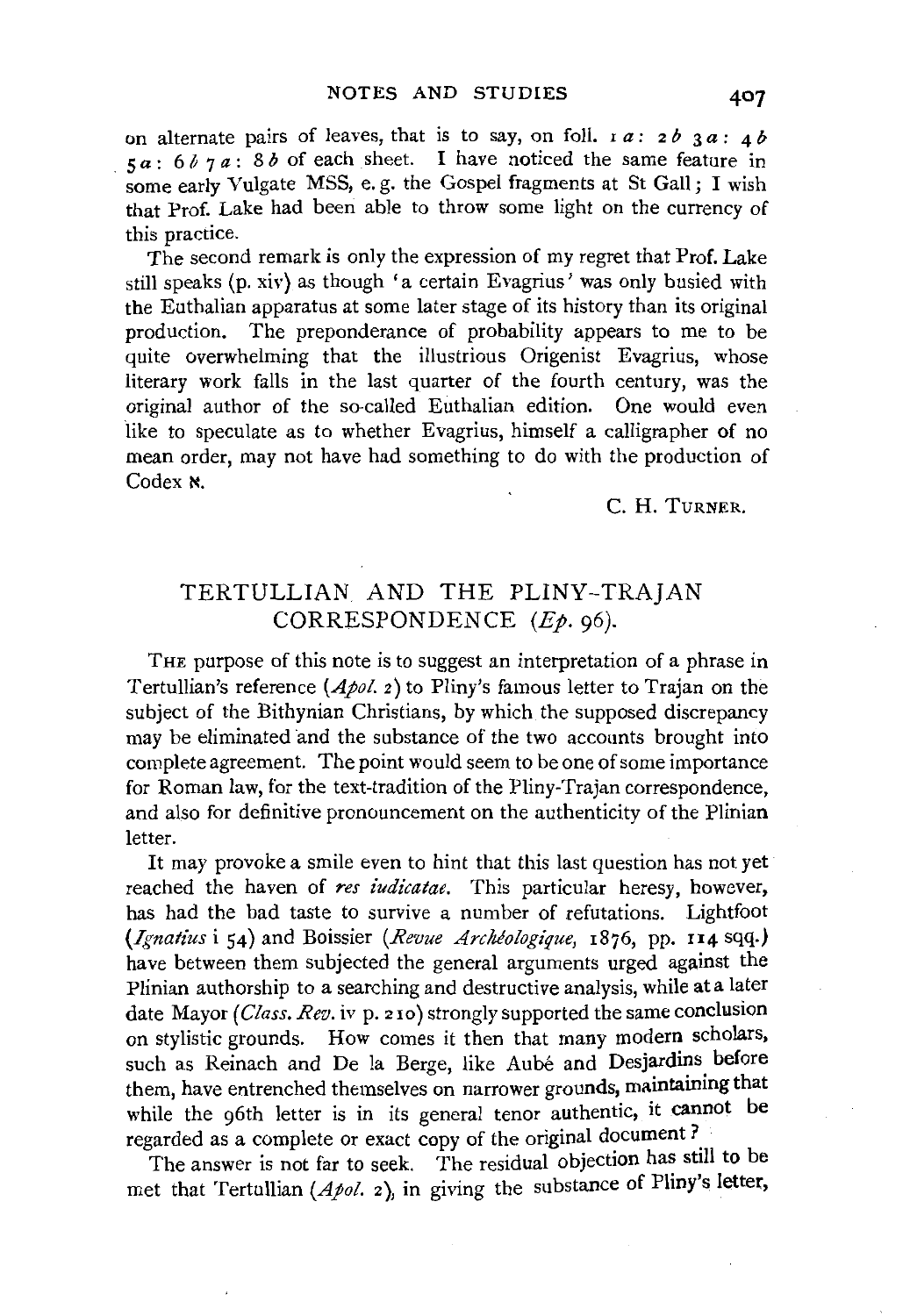apparently interpolates a detail of capital significance into the governor's account of the measures taken against the Christians, a fact for which (on the traditional and hitherto unquestioned interpretation of the words) Pliny's letter gives no warrant at all. A very real difficulty is here presented, and it can be resolved only by a close examination of the two passages in question.

First, then, the Plinian letter. Here four classes of offenders are mentioned as brought before his judgement-seat on the charge of Christianity :

(I) Those who persisted in their profession of faith after the third warning from the governor, and were then taken off to execution.

( 2) A second class of those who shewed similar *amentia* or *obstinatio,*  but, as being Roman citizens, were despatched to take their trial at Rome ('quia cives Romani erant, adnotavi in urbem remittendos ').

Apparently, then, in the first part of the proceedings against the Christians, none of the accused wavered in his profession. But arising out of this stage further prosecutions are instituted, partly because the investigation of the first cases had led to the incrimination of others, and partly in consequence of the receipt of an anonymous letter of accusation. Hence we have

(3) ' Qui negabant esse se christianos aut fuisse.' These would appear to have been falsely accused and were discharged on complying with the formal tests for loyalty.

(4) 'Alii ab indice nominati esse se christianos dixerunt et mox negaverunt : fuisse quidem, sed desisse,' &c. These also complied with the test. Pliny continues : 'adfirmabant autem hanc fuisse summam vel culpae suae vel erroris, quod essent soliti stato die ante lucem convenire carmenque Christo quasi deo dicere secum invicem seque sacramento non in scelus aliquod obstringere, sed ne furta ne latrocinia ne adulteria committerent, ne fidem fallerent, ne depositum appellati abnegarent,' &c.

This last class, then, is that of the recanters. Some such, obviously, there must have been  $-$ 'fuisse quidem sed desisse' is only the light in which they deemed it expedient to exhibit their conduct after deciding to recant. If we suppose a Christian to be giving a summary account of the above classes, he might without substantial inaccuracy regard them as falling into two groups - confitentes (and by consequence condemned, or liable to be condemned, to death) and *negantes.* Class (3) would not be germane to this classification, while (2) would be subsumed under  $(r)$ . It is my object to shew as against the generally received opinion that both the above groups of confitentes ( $x$  and  $z$ ) and negantes ( $4$ ) are faithfully reproduced in Tertullian's account.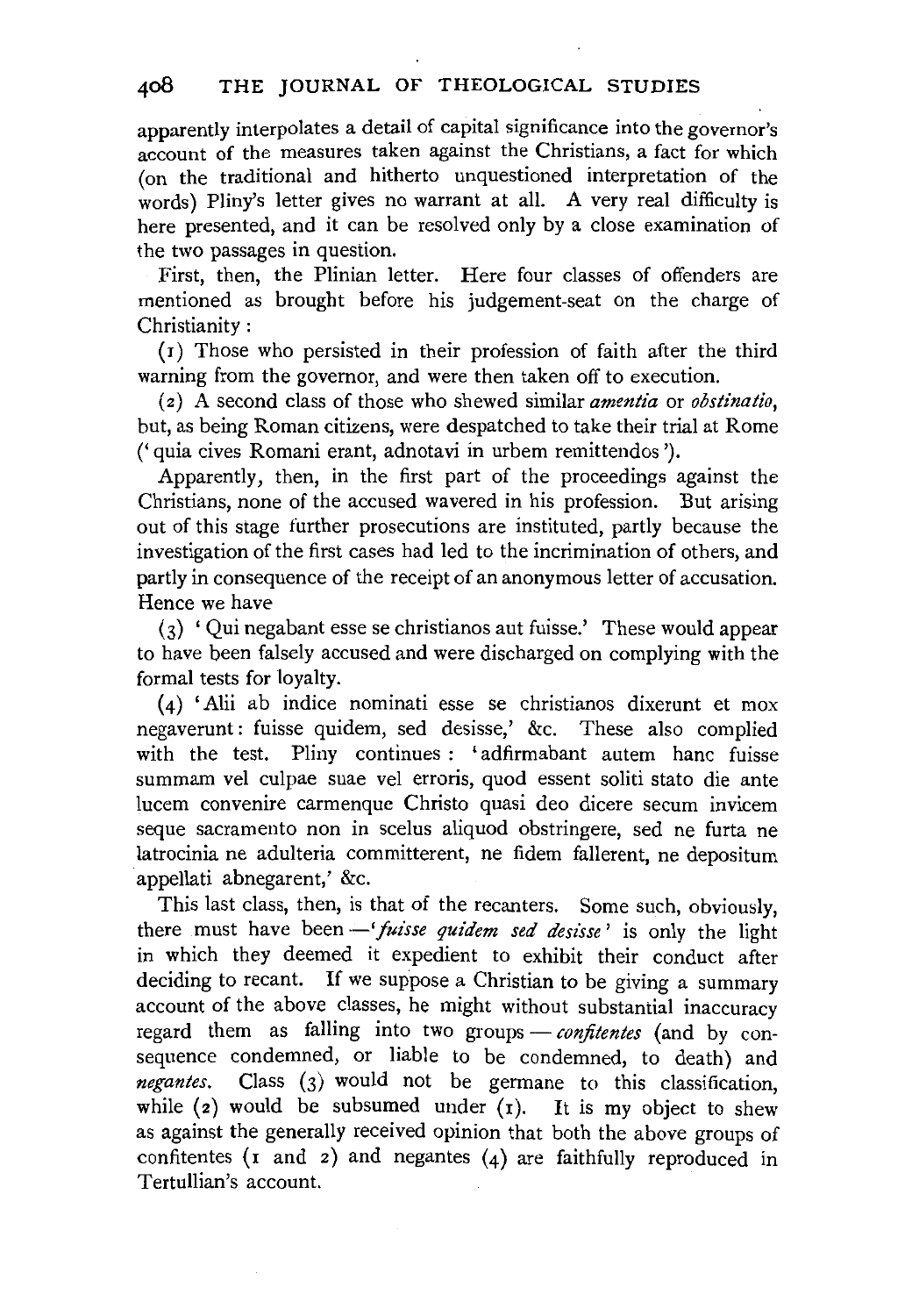The passage from his *Apologeticum* (c. 2) runs as follows :-

Atquin invenimus inquisitionem quoque in nos prohibitam. Plinius enim Secundus cum provinciam regeret, damnatis quibusdam christianis, quibusdam gradu pulsis, ipsa tamen multitudine perturbatus, quid de cetero ageret, consuluit Traianum tunc imperatorem, allegans praeter obstinationem non sacrificandi, nihil aliud se de sacramentis eorum comperisse, quam coetus antelucanos ad canendum Christo ut deo et ad confoederandam disciplinam, homicidium, adulterium, fraudem, perfidiam et cetera scelera prohibentes. Tunc Traianus rescripsit hoc genus inquirendos quidem non esse, oblatos vero puniri oportere.

The important phrase here for our purpose is *quibusdam gradu pulsis*, which has universally (so far as is known to me) been translated in the sense 'degraded from their rank'. But since Pliny nowhere mentions the infliction of this punishment on the Christians, a crop of desperate hypotheses has been raised in the endeavour to conciliate the two accounts. We note that one phrase has been added-ad *confoederan*dam disciplinam. This in no way affects the substance of Tertullian's account, but it will be shewn later that it is not without importance for the determination of the meaning of *gradu pulsts.* Another minor and quite negligible discrepancy occurs in most of the manuscript readings of the passage, and since this has been obtruded into the argument against Tertullian's accuracy, it too must be mentioned in its place. We may conclude provisionally that with the exception of the seeming divergence in *gradu pulsis*, the passage in Tertullian is in all essentials a quite accurate summary of the Plinian account.

The conventional explanation of *gradu pulsis* is that Tertullian is here quoting from memory and so naturally ascribes to the age of Trajan the judicial practice of his own time. This was originally suggested, I believe, by Le Blant ('Note sur les bases juridiques des poursuites dirigees contre les martyrs', *Academie des Inscriptions,* I865-1866), and in this explanation he has been followed by Lightfoot *(Ignatius* i 58) and many others. But the Plinian letter was a document of the greatest moment to the early Church, and few Christians of cultivation (and least of all a jurist like Tertullian) would be likely to make so gratuitous an error in citing it. Such an explanation would perhaps have won less acceptance, had it not been offered at a time when Tertullian's repute, as a student of law and of history, had suffered some undeserved discredit.

That Tertullian was a jurist of competence is attested by Eusebius  $(H, E, \text{ii 2})$ ,  $T_{\text{60Tv}}\lambda\lambda$ *iav*  $\delta$  *rovs 'Pwp.alwv v6p.ovs*  $\eta$ *KpißwKws dvnp*, and the intimate acquaintance with Roman legislation and judicial procedure which is everywhere apparent in his writings abundantly bears out this characterization. Harnack indeed sees no objection to believing that he is the jurist of that name whose writings are cited in the *Digest.*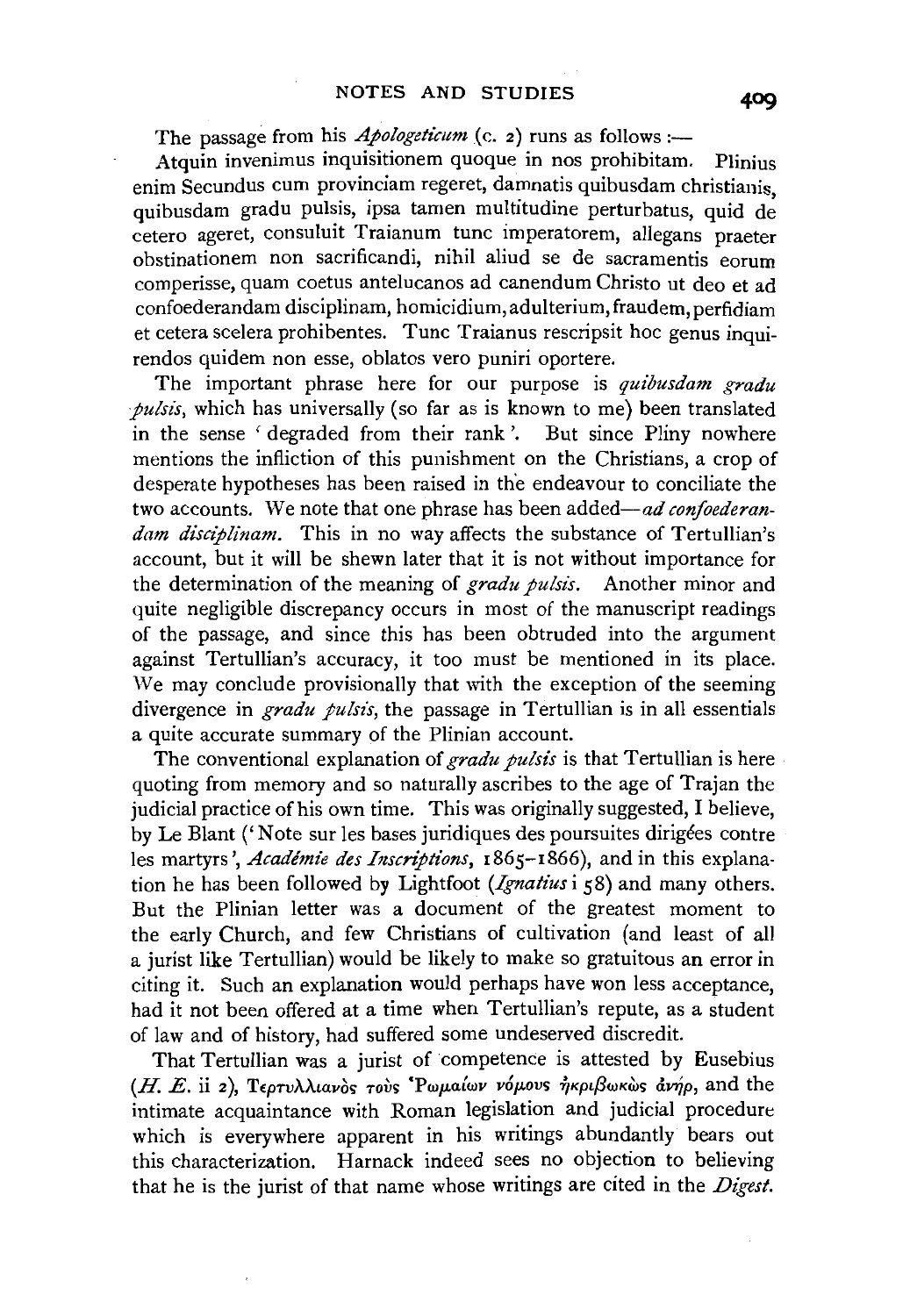In the last decade the examination of Tertullian from the juridical point of view has given a fresh impulse to the study of the legal bases of the prosecutions directed against the early Christians, and it is from his armoury that writers like Allard and Callewaert have drawn most of their arguments for the existence of special anti-Christian legislation in the early Empire. It would be beside the point at issue to essay here any detailed vindication of Tertullian's credit as an authority for the history of the relations of the early Church with the Roman Empire. It must suffice to say that here again his critics have set out with a bias against him. A ready instance is his presumed credulity in the matter of the alleged report of Pilate to Tiberius. In this case his critics have even aggravated the indictment against him by confounding the *procesverbal* which he has in mind with the spurious fourth-century document known as *Acta Pilati.* (For this see Ramsay *The Church and the Ronum Empire* p. 221.)

The orthodox theory has lately been revived in a more elaborate form by Prof. E. T. Merrill of Chicago in a learned and ingenious article 'Zur früheren Überlieferungsgeschichte des Briefwechsels Plinius und Traians' *(Wiener Studien, 1909, pp. 250 sqq.).* He contends that the Pliny-Trajan correspondence was probably not added to the general collection in nine books until about the tenth century, and he essays to prove that no early writer exhibits any certain knowledge of the so-called Tenth book. For this latter point he seems to me to make out a good case in respect of Symmachus and Sidonius Apollinaris, though the difference of key and of subject-matter may quite well explain why the latter does not ' play the sedulous ape ' to the Pliny of the official letters. He might also have added the striking case of Jerome, who *(Interpret. Chron. Eus. Ann. 2121)* almost verbally retails Tertullian's abridgement of Letter 96 and not the letter itself, and this although he declares ( $E\phi$ , 125) that Pliny ('lenitas Plinii') had been one of his earliest models of style. The Eusebian account, too, is manifestly borrowed from· Tertullian by way of an indifferent Greek translation. The same silence obtains, Prof. Merrill contends, among writers before Tertullian-Pliny's famous letter is not mentioned by any of the apologists of the second century. (It may be remarked in passing that the argument from silence is here, as generally, a slender reed. We have exactly the converse with the next great imperial rescript- that of Hadrian to Minucius Fundanus. This document was known to Melito and Justin, yet its authority is nowhere invoked by Tertullian.)

Prof. Merrill thus recognizes that the reference to Pliny in the second chapter of the *Apologeticum* is the one bar to the acceptance of his theory of the text-tradition of the Pliny-Trajan Correspondence. Accordingly he seeks to convict Tertullian of two errors in his citation, and so to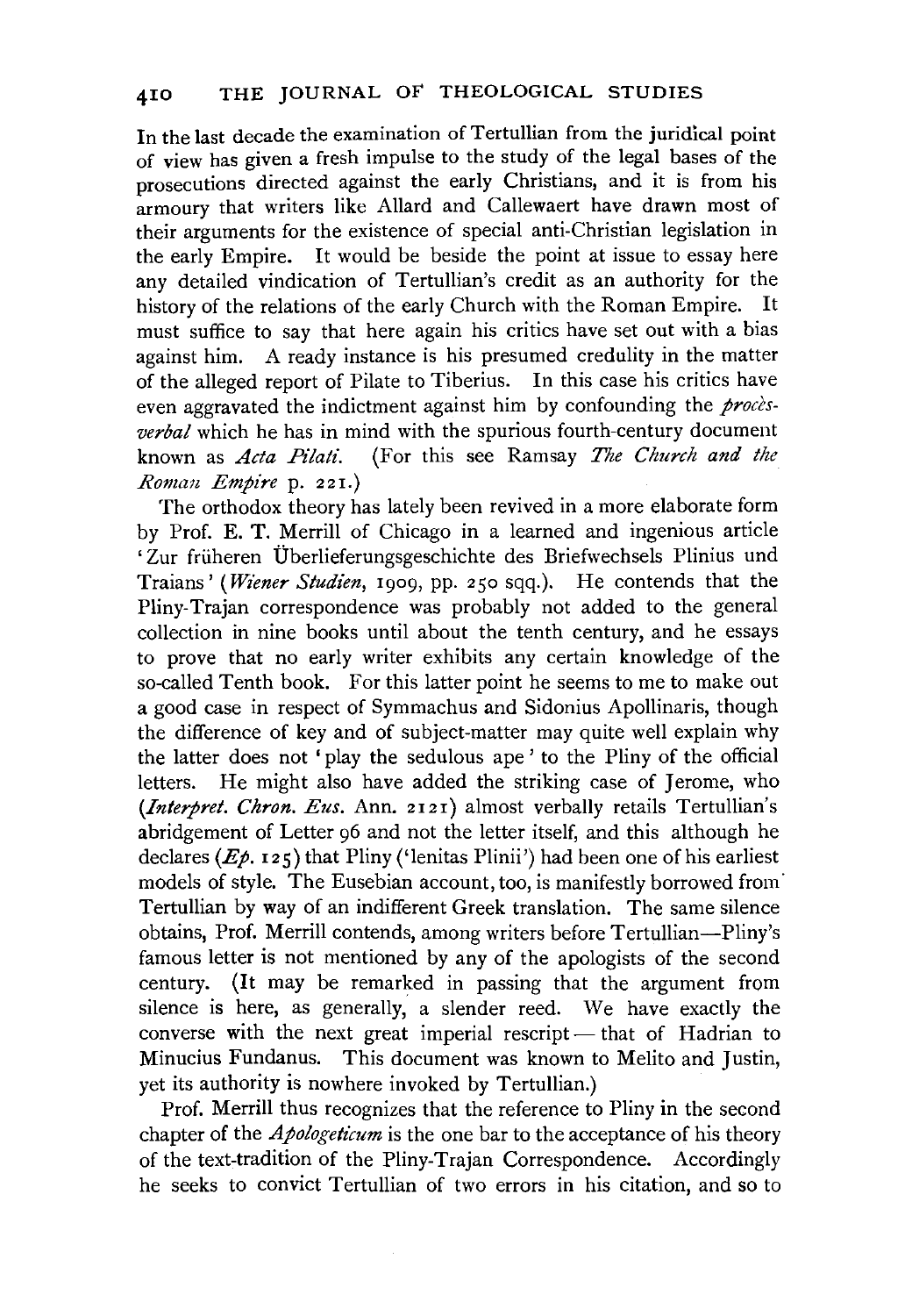prove that the apologist had never seen the actual letters but had recourse for them to some secondary authority.

The first of these 'errors ' is the reading *Christo et Deo,* given by most of the MSS of the *Apology,* while Pliny (see above) writes *Christo quasi Deo.* 

Prof. Merrill does well to place little weight on this discrepancy, for, as Lightfoot observes *(op. cit.* i 57, note), there can be no question that the correct reading is  $u_t$ . Oehler indeed accepted *et*, and protested against Scaliger's emendation (followed by Havercamp) as 'contra librorum optimorum et paene omnium fidem '. But the only passage which he adduces in support of the reading which he retains is *De Spectac.* 25 ' $\epsilon$ is  $a\hat{i}\hat{\omega}$ vas  $d\pi$ '  $a\hat{i}\hat{\omega}$ vos alii omnino dicere nisi Deo et Christo', and here the reversed order is surely decisive against a parallelism.

The crux of the whole question, however, lies elsewhere. This first 'error' is meant to be merely a makeweight to the second-Tertullian's supposed interpolation of *gradu pulsis*. Here he attaches himself to the conventional assumption that this expression means ' degraded from their rank' &c., and proceeds to furnish this ' error ' with a psychological genesis in the following argument which I summarize ( Wiener Studien p. 252).

It is clear that Pliny speaks of the death-penalty as the only punishment which was used against unrepentant Christians. Now we may infer from his words ' multi omnis aetatis, omnis ordinis, utriusque sexus etiam vocantur in periculum ' that some decurions were included in this multitude. But by a rescript of Hadrian (*Digest* 48. 19. 15) decurions were exempted from the death-penalty save in cases of parricide. Tertullian then (or an earlier compiler on whom he may have drawn for Pliny's account), having in mind the exemption which obtained in his own day and which he wrongly imagined to date back to Trajan, transferred it into Pliny's letter, which he corrected in the supposed interests of strict historical accuracy. In this way, according to Prof. Merrill, 'der scheinbar willkürliche Zusatz' of Tertullian finds an adequate solution.

This explanation has a mechanical ring about it, Tertullian's memory being conveniently elongated and contracted to accommodate the theory. But with such mechanical solutions we have often to content ourselves, in default of better. This particular theory, however, has the fatal demerit of creating more difficulties than it succeeds in solving.

(I) Such 'apices iuris' would make no special appeal and would cause no serious disquietude to Tertullian's readers ; for though he is nominally addressing himself to Roman provincial governors, he really conceives of the whole Roman world as his audience. Legal refinements of this fine-spun character would certainly be wasted on the ordinary man.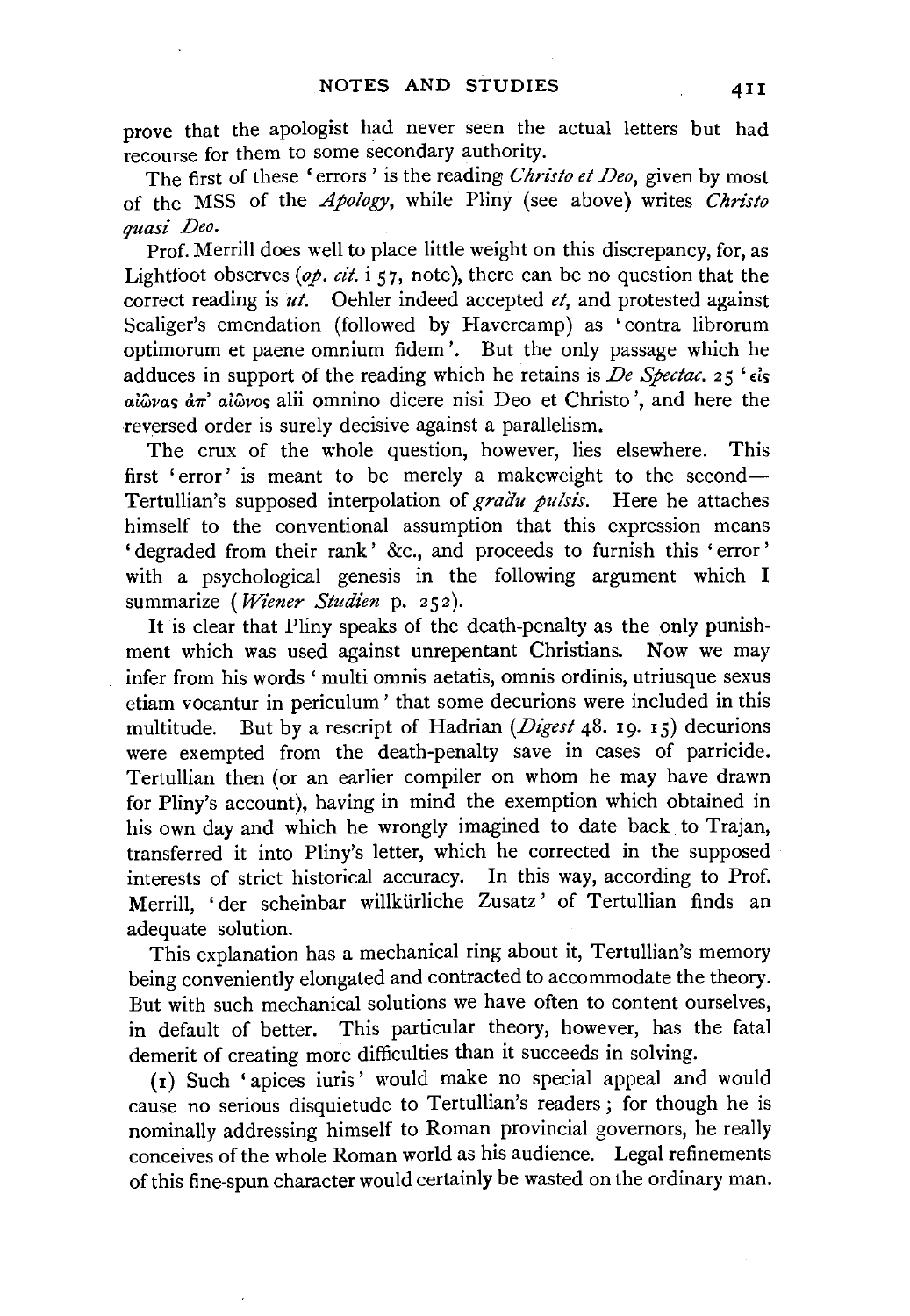( 2) Conceding for the moment that Tertullian conceived the difficulty in the terms in which this explanation states it, I cannot see why the *decuriones* should not be supposed to come under group (2) in my classification above, i.e. the *cives Romani in urbem remittendi.* Ex-magistrates, at any rate, would possess the *civitas,* and soon after Trajan (from the time of Hadrian according to Mommsen and Hirschfeld) the privilege is extended to *decuriones* as well by the *maius Latium,* by which 'et hi qui decuriones leguntur, et ei qui honorem aliquem aut magistratum gerunt, civitatem Romanam consecuntur' (Gaius). It is permissible to infer, in my opinion, that this is an index of partial extension even before the date at which the privilege was granted to decurions as a corporation.

(3) Prof. Merrill applies undue pressure to the text from the *Digest* to make it yield proof that the decurions enjoyed almost absolute exemption from the death-penalty. It is practically certain that to the exception there mentioned should be added the case of *maiestas,* an indictment to which the Christian was peculiarly exposed. All immunities of this nature were qualified by the formidable and overriding exception which Tacitus records in a different connexion of an earlier reign-'Si maiestatis quaestio eximeretur '. It can be abundantly shewn from the law-books that to be guilty of *maiestas* removed all distinction between 'honestiores' and 'humiliores' and at once depressed the offender to the status of a slave, e.g.' Cum de eo *(sc.* maiestatis crimine) quaeritur, nulla dignitas a tormentis excipitur' (Paul. *Sentent.* v. 29. 2). Moreover, it is just during this period (the second half of the second century) that the death-penalty becomes the ordinary visitation of serious crimes of any kind, and that the magistrate receives or assumes more and more freedom to determine arbitrarily according to the particular case before him.

(4) I will content myself with adding that this theory, like all others which suppose *gradu pulsis* to refer to loss of civic status, has to meet two general and antecedent objections-the first, that *gradu pulsis,* so interpreted, cannot afford a just antithesis to *damnatis* ; the second, that it is very questionable whether any instances of degradation on account of Christianity can be cited before, at least, the middle of the third century.

A review of these considerations makes it far from easy to assent to Prof. Merrill's assumption that either Tertullian or his readers would have found a stumbling-block in the infliction of the death-penalty on decurions in the time of Trajan. The probabilities indeed would seem to lead us to exactly the opposite conclusion.

But may not *gradu pulsis* mean 'forced from their position', i.e. constrained to recant? The expression is then the exact opposite of *damnatis,*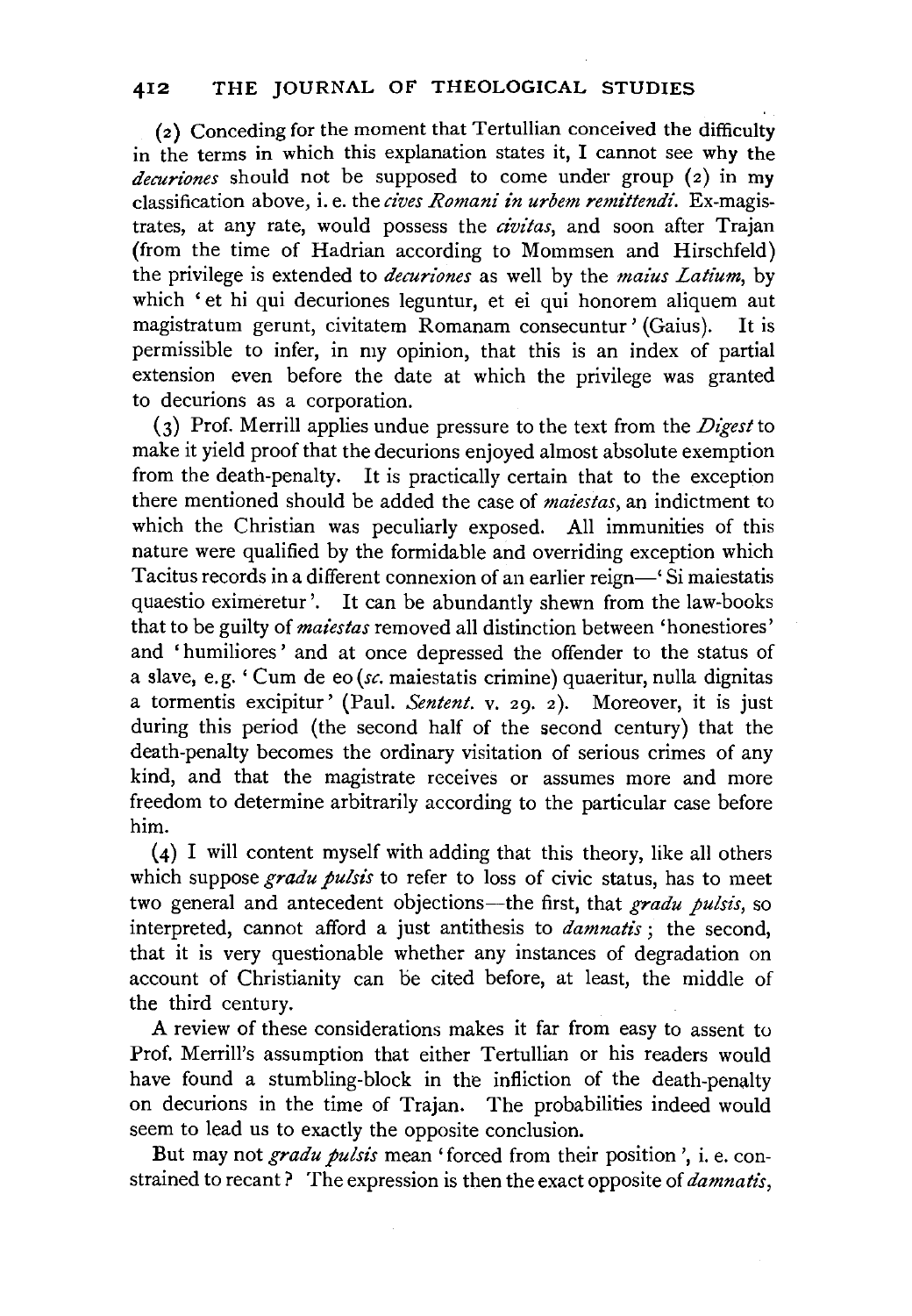as 'negantes' would be of 'confitentes '. It is a military metaphor of the type common in all early Christian literature since the time of St Paul. ('Lapsus' in the sense of 'recanter' seems not to occur before Cyprian.) The saturation of the vocabulary of the early fathers with metaphor and analogy drawn from warfare and the gladiatorial games is too familiar to require much in the way of illustration. For the subject as a whole reference may be made to Harnack's *Militia Christi* and various sections of his *Expansion of Christianity* ; while on this particular point we may note the interesting remarks in the latter work (Eng. Tr. ii 415) on the' strong military element in the vocabulary of the African Church'. Especially instructive in this regard is the very general acceptance won by Zahn's explanation of 'pagani'—that it means 'civilians' ('outsiders' in a still more vital sense than that of the old interpretation) as opposed to the Christians who in virtue of their *sacramentum* are 'milites Christi'.

Two passages of Tertullian may suffice to establish for *gradu pellere* the meaning which has been suggested above.

*De /uga* 10 'Pulchrior est miles in pugna pilo transmissus quam in fuga salvus: cum duces (the elders of the church) fugiunt, quis de gregario numero sustinebit ad gradum in acie figendum suadere?'

 $Apol.$  27 'Provocati ad sacrificandum obstruimus gradum (= offer opposition) pro fide conscientiae nostrae.'

Such phrases with *gradus* are almost a mannerism with Tertullianprobably no other Latin writer uses the word so often in this metaphorical sense. We find *de gradu pellere* in *adv. Marc* iv 9 'dum te Marcion de gradu pellam ',and *gradu cedere, excludere, expellere, gradum conferre, figere*, and other varieties occur frequently in his writings. Most of these metaphors belong rather to the category of the gladiatorial games than to that of warfare, though these two classes hardly admit of being precisely distinguished. The above quotation from *De fuga* will at least shew that Hoppe *(Syntax und Stil des Tertu!Han* pp. 206 sqq.) has no warrant for assigning *all* such phrases with *gradus* to the former class (that of the arena).

It is not possible to omit a reference to the instructive variations between Tertullian and Pliny on the one hand and between Eusebius and Tertullian on the other. We notice that Tertullian has infused a decidedly military colouring into his abridgement of Pliny's letter at two points. Not only are the recanters of Epistle g6 described in Tertullian by a natural variant or euphemism as *gradu pulsis,* but he has added *ad confoederandam disciplinam,* which is to be taken closely with *sacramentis.* This colouring, however, is entirely erased from the Eusebian account, or rather from the very inaccurate Greek translation which he had before him. By mistranslating *gradu pulsis* by  $\tau \hat{\eta} s$  délas